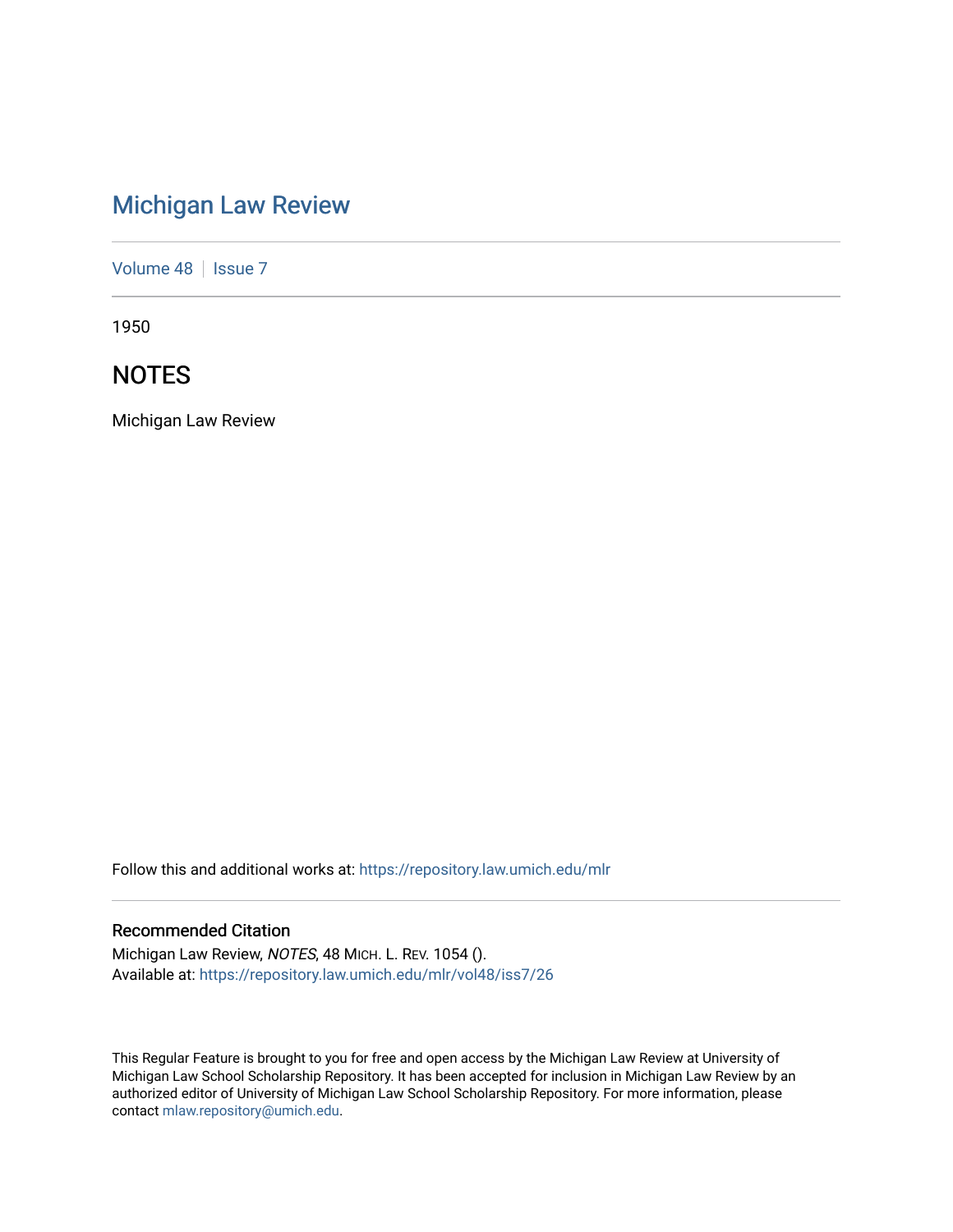# **NOTES**

# *BIOGRAPHY*

JOHN C. CALHOUN: AMERICAN PORTRAIT. By *Margaret* L. *Coit.* Boston: Houghton Miffiin Co. 1950. Pp. ix, 593. \$5.

MAX D. STEUER, TRIAL LAWYER. By *Aaron Steuer,* Justice of the Supreme Court of New York. New York: Random House. 1950. Pp. 301. \$3.50.

## *COMPARATIVE* LAW

CoMPARATIVE LAw. An introduction to the Comparative Method of Legal Study and Research. By H. C. *Gutteridge,* Emeritus Professor of Comparative Law and Fellow of Trinity Hall in the University of Cambridge; Member of the Institute of International Law. 2d ed." Cambridge: Cambridge Univ. Press. 1949. Pp. xvi, 214. \$3.

# *CONSTITUTIONAL* LAW

THE COMMERCE CLAUSE IN THE CONSTI-TUTION OF THE UNITED STATES. By M. *Ramaswamy,* Advocate, the High Court of Mysore, Bangalore. New York: Longmans, Green and Co., Ltd. 1948. Pp. xxiv, 648. \$10.50.

# *CONTEMPT*

See *Libel and Slander.* 

## *CONTRACTS*

THE PruNCIPLEs oF CoNTRACTs·. 13th ed. By *Frederick Pollock.* Edited by Percy H. Winfield. London: Stevens and Sons, Ltd. 1950. Pp. xliii, 610. £2.

#### *CRIMINAL* LAW

SOCIAL 'MEANING OF LEGAL CONCEPTS. No. 2. Criminal Guilt. Edited by *Edmond*  N. *Cahn.* Papers read at an Annual Conference conducted by the New York University School of Law in association with the Division of General Education. New York: N. Y. Univ. School of Law. 1950. Pp. iii, 95. Paper. \$1.50.

#### *COURTS*

THE ADMINISTRATION OF THE LAw. By *Sir Henry Slesser,* Late Lord Justice of Appeal. Hutchinson's University Library. *E.* C. S. *Wade,* editor. New York: Longmans, Green. 1950. Pp. 144. \$1.60.

# *GOVERNMENT AND* POLITICS

BRITISH LOCAL GOVERNMENT. By E.C.R. *Hadfield* and *James E. MacColl.* Hutchinson's University Library. G. D. H. *Cole,*  editor. New York: Longmans, Green. 1950. Pp. 172. \$1.60.

COMPARATIVE LOCAL GOVERNMENT. By G. *Montagu Harris.* Hutchinson's University Library. G. D. H. *Cole,* editor. New York: Longmans, Green. 1950. Pp. 207. \$1.60.

MAJORITY RULE AND MINORITY RIGHTS. By *Henry Steele Commager.* The James W. Richards Lectures in History, University of Virginia. New York: Peter Smith. 1950. Pp. 92. \$2.50. Reprint of 1943 ed.

THE GOVERNMENT OF BRITAIN. By Wil*frid Harrison.* Hutchinson's University Library. G. D. H. *Cole,* editor. New York: Longmans, Green. 1950. Pp. 175. \$1.60.

#### *HISTORY*

APPEALS TO THE PRIVY CoUNCIL FROM THE &"\mrucAN PLANTATIONS. By *Joseph Henry Smith.* With an introductory essay · by *Julius Goebel, Jr.* New York: Columbia Univ. Press. 1950. Pp. lxi, 770. \$10.

THE STORY OF THE MEXICAN WAR. By *Robert Selph Henry.* Indianapolis: Bobbs-Merrill. 1950. Pp. 424. \$4.50.

#### *JUDICIAL REVIEW*

CouRT OVER CONSTITUTION, A Study of Judicial Review as an Instrument of Popular Government. By *Edw\_ard S. Corwin.* New York: Peter Smith. 1950. Pp. xi, 273. \$3.25. Reprint of 1938 ed.

#### LABOR LAW

FROM THE WAGNER ACT TO TAFT-HART-LEY. A Study of National Labor Policy and Labor Relations. By *Harry* A. *Millis* and *Emily Clark Brown.* Chicago: Univ. of Chicago Press. 1950. Pp. x, 724. \$8.50.

LABOR LAw, CAsEs AND MATERIALS. By *Russell A. Smith,* Professor of Law, University of Michigan. Indianapolis: Bobbs-Merrill. 1950. Pp. xxxi, 1450.

UNIONS BEFORE THE BAR. Historic Trials Showing the Evolution of Labor Rights in the United States. By *Elias Lieberman,* member of the New York bar. New York: Harpers. 1950. Pp. x, 371. \$5.